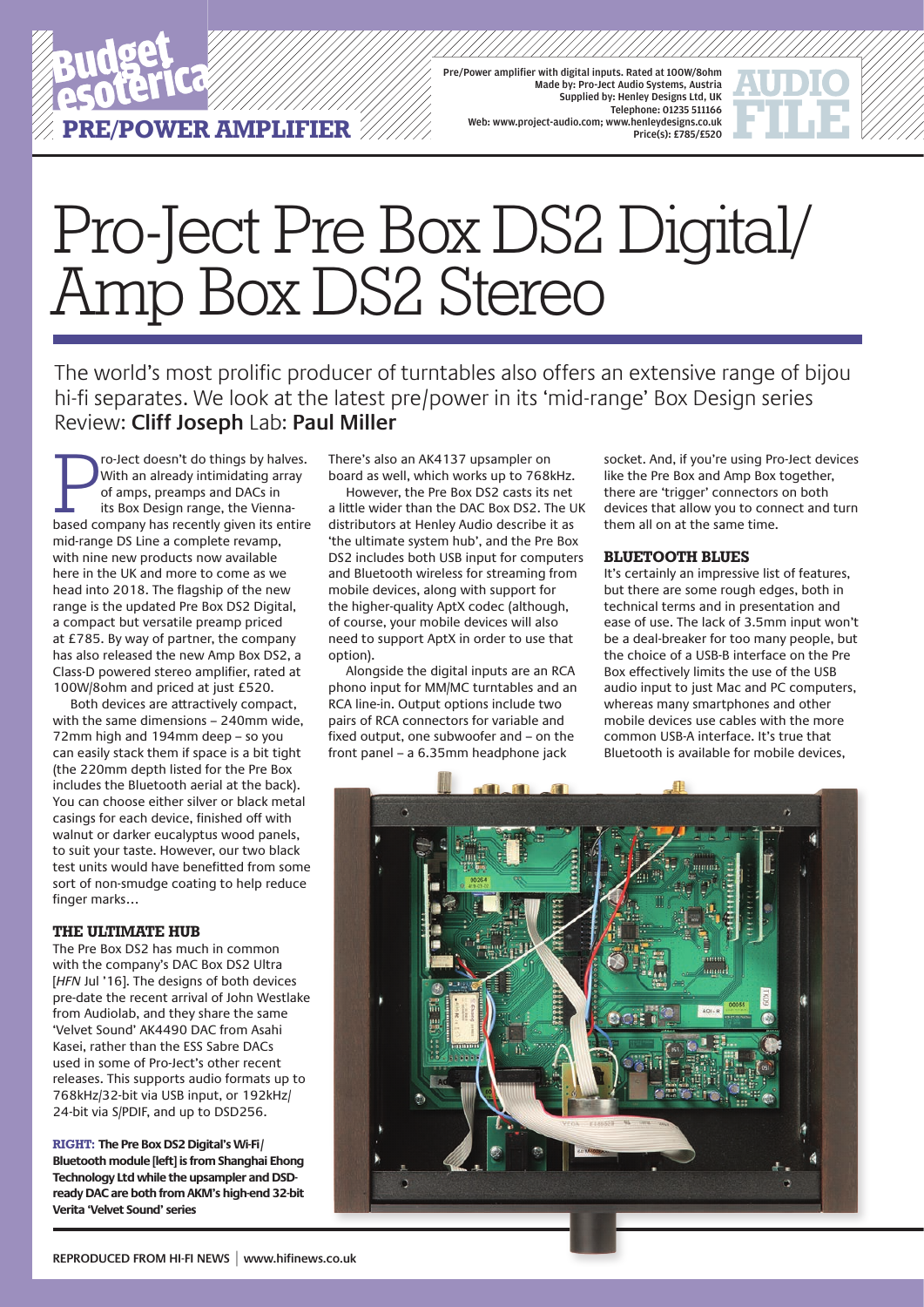

**LEFT: Optional eucalyptus and walnut wood sidecheeks are available to complement the Black and Silver box finishes. Inputs, Sound Mode and Digital Filters are selected by small buttons, but the LED indicators are pin-hole sized!**

but Bluetooth is always a compromise and I'd have liked the option to connect my iPad via USB so that I could play hi-res audio from the online Qobuz streaming service without having to compress it all over again via Bluetooth. Sure, there are

Pre Box DS2 digital

 $\mathbb{O}_\mathrm{Amp\,Box\,DS2}$ 

USB adapters available, but compatibility with some DACs and preamps can be a bit hit-and-miss.

The controls on the front of the Pre Box leave some room for improvement, too. The three sets of LED indicators

that show the input source, filters, and 'sound modes' (the unhelpful term used for the various upsampling options) are very small and difficult to see clearly. You can adjust these settings from across the room with the hand-held remote control [p73],

#### **RINGING THE CHANGES**

**It's all change for Pro-Ject inside its DS2 Box Design series as the Flying Mole Class D modules used in its DS series [***HFN* **Mar '16] are replaced here by Hypex UcD180LP amplifiers [concealed in the inset picture by two C-sections of alloy heatsinking]. Still Class D in execution, but driven via a robust outboard PSU, the Amp Box DS2 benefits from Hypex's superior speaker load tolerance – so the frequency response dips by an imperceptible –0.1dB/–0.2dB at 20kHz with each halving of load from 8 to 4 to 2ohm. The partnering Pre Box DS2 also features the high-end 'Verita' AK4137 upsampler and AK4490 DAC that we saw in Pro-Ject's DAC Box DS2 ultra [***HFN* **Jul '16]. The key 'Filter 1' and 'Filter 2' options utilised here are linear phase and minimum phase types, respectively, the latter with no pre-ringing on transient signals. In conjunction, 'Sound Mode 2' invokes a sharp roll-off characteristic while Sound Modes 1 and 3 offer a slow treble rolloff. Sound Mode 2 is certainly the most 'distinctive' of Pro-Ject's options.** PM

Sound and Filter modes can get complicated!'

but you won't be able to see them unless you lean forward and peer right at the front panel. Thankfully, with fewer features and controls to worry about, the Amp Box DS2 suffers no such problems. This simply

> connectors on the back, and a single power button and LED up front.

### **VELVET SOUNDS**

The external controls and documentation for the Pre Box DS2 might occasionally leave you

scratching your head, but the sound quality of this affordable two-piece set-up doesn't disappoint. The combination of the Pre Box DS2 and Amp Box DS2 copes admirably with a range of musical genres, although the gentle acoustic sound of 'The Blower's

Daughter' by Damien Rice [from *O*; 14th Floor Records 5050466-4788-5-6] is an easy-going curtain raiser.

Here the DS2-duo takes a calm, unfussy approach, allowing the hesitation in Rice's voice to show through in the opening sections of the song, while the strings ring out more emphatically to convey the lingering regret behind his words. It's quite forgiving of the album's lo-fi production too. By contrast, Pro-Ject's less expensive Pre Box S2 [*HFN* Aug '17] seemed to mercilessly highlight every finger-scratch on Rice's guitar playing, but the DS2 version manages to focus its attention on the rich acoustic guitar sound and discreetly allows all but the worst finger slips to step into the background.

After the simple intimate ballads of Rice, the more complex, intertwining choruses of 'Spem In Alium', performed by Pro Cantione Antiqua [*Tallis – Spem In Alium*; Alto – ALC1082] are certainly a step up. The vocal warmth of Damien

> Rice is repeated 40-fold, but there's precision too in the DS2's handling as each distinct voice takes its place in the mounting chorus, creating a towering sense of space worthy of the loftiest cathedrals.

#### **CANNED GOODS**

Out of curiosity, I took this opportunity to plug my reliable old Sennheiser headphones into Pro-Ject's Pre Box DS2. In this instance the closer confines of the headphones actually seemed to intensify the impact of the music, making it clear that the headphone option provided here is no mere afterthought.

includes two pairs of input and output 'Exploring the